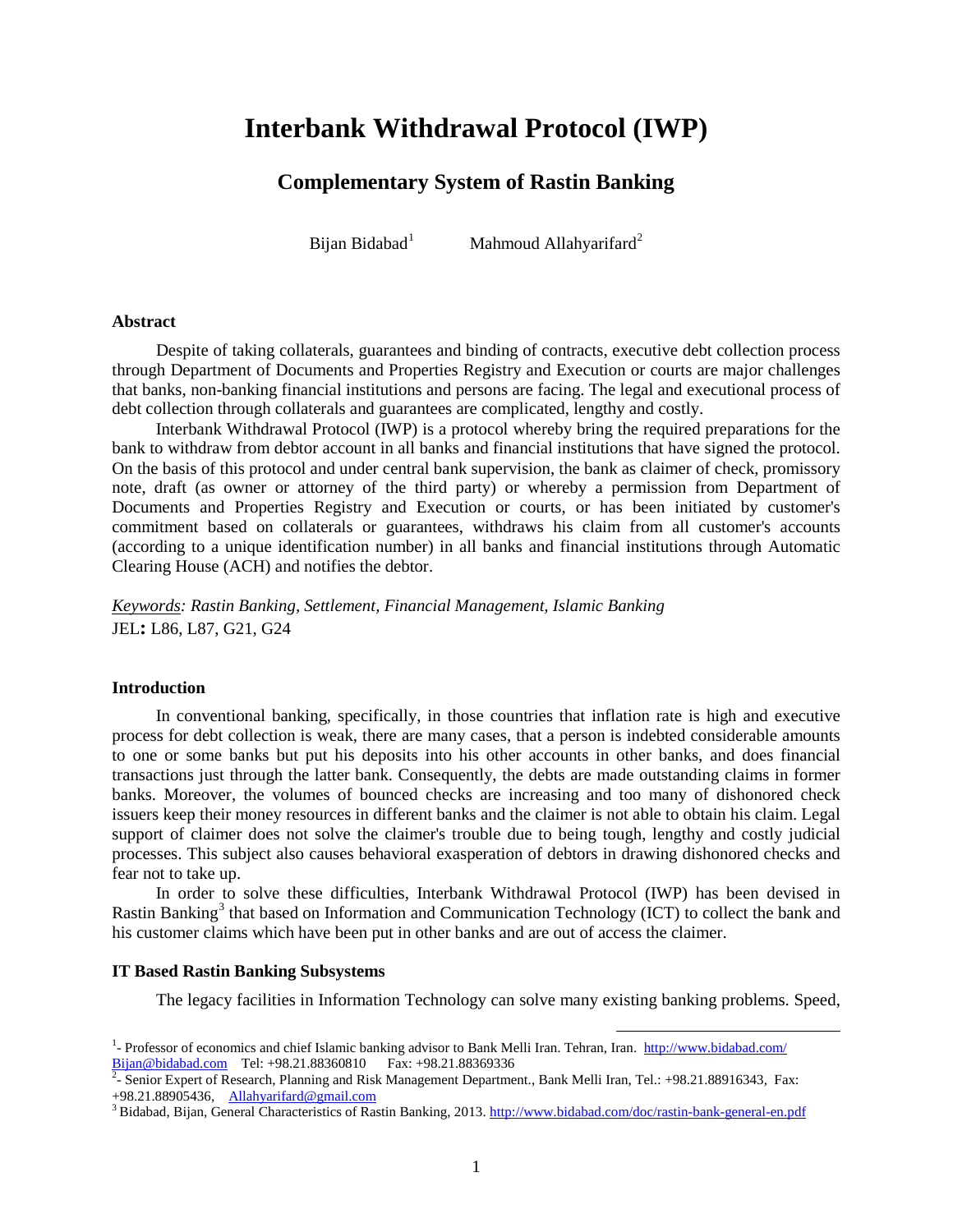validity, monitoring, controlling, real time information accessibility are some services that web-based systems provide to banks and their customers as well. In Rastin Banking some web-based systems have been devised that also can be applied in conventional banking. Each one of these systems is responsible for solving a problem among all banking problems. Generally, these systems can be connected to other systems through internet. Some of these systems are as follow:

## **Complementary Systems**

Rastin Banking Complementary Systems refer to innovations, systems and complement methods in Rastin Banking system; and are as follow:

- 1. Rastin Certificate Market (RCM)<sup>[4](#page-1-0)</sup>: bank establishes RCM with specific characteristics and capabilities. Different Rastin Certificates and Rastin Swap Bonds can be transacted in this market. Bank activates the information portal about projects and entrepreneurs of Rastin PLS bank through RCM and releases information about Rastin PLS financial projects to public. The system should be capable of online updating the information about available certificates, transactions, settlements, capitalization, transfer or any other activity on Rastin Certificates transactions.
- 2. Operation Control and Monitor (OCM): this system is a web-based inspection and monitoring system, which controls the activities of bank personnel. By establishes this system, bank has online control over the personnel activities to be in accordance with operational instructions of Rastin Banking system. Online unnoticeable monitoring of all activities of bank units, clients and personnel of different departments and branches, incompatibility of accounts and documents, embezzlement, cheating and fraud detection and etc. with various levels of accessibility, reporting and analysis routines, data mining, distinguishing and follow up systems for cyber-attacks and establishment of internal control are of the tasks of this system.
- 3. Collateral Registration System (CRS): Department of Registry of Documents and Properties establishes the integrated Collateral Registration System (CRS) for registering movable and immovable collaterals and introduces it to notary offices. Banks, notary offices and other related authorities (determined by Department of Registry of Documents and Properties) at the time of mortgaging collaterals or restraining properties should register all mortgage information in this system. This system is integrated and each asset has a unique identification number. Therefore, it can easily show whether an asset has been collateralized or restrained before or not. Department of Registry of Documents and Properties provides this capability for banks and other organizations and real persons and legal entities to find out online whether an asset has been collateralized or restrained before or not. On the other hand, in order to provide a safer environment for conducting collaterals auction and sale and enforcing the subjects of enforceable documents, Department of Registry of Documents and Properties establishes a website for auction with Relational Database Management System, auction and sale capabilities and dynamically connected to CRS.
- 4. Mortgage Securitization System (MSS)<sup>[5](#page-1-1)</sup>: by assessing the value of asset, bank can issue Guarantee Certificate in different lots and periods for owner of the asset. The holder of this certificate can apply to banks and other institutions or real persons and legal entities (who accept these certificates as guaranty) for themselves or on behalf of other people. Obtaining these certificates can be through ordinary or official contracts.

The issuer bank by using Interbank Withdrawal Protocol (IWP) can gain his claims from the accounts of the indebted after restraining the Guarantee Certificate. If the issuer bank becomes bankrupt, the beneficiary of Guarantee Certificate can obtain his nominal claim from settlement manager.

5. Interbank Withdrawal Protocol (IWP): allows bank to obtain his claim created through binding contracts or commercial documents (check, promissory note and draft) from other accounts of the

<span id="page-1-0"></span><sup>&</sup>lt;sup>4</sup> Bidabad, Bijan. Rastin Certificate Market (RCM), Supplementary System of Rastin Banking, 2013.<br>http://www.bidabad.com/doc/rastin-bank-rcm-en.pdf

<span id="page-1-1"></span> $\frac{1}{5}$  Bidabad, Bijan, Mortgage Securitization System (MSS) in Rastin Banking, 2012. [http://www.bidabad.com/doc/mss-paper](http://www.bidabad.com/doc/mss-paper-en.pdf)[en.pdf](http://www.bidabad.com/doc/mss-paper-en.pdf)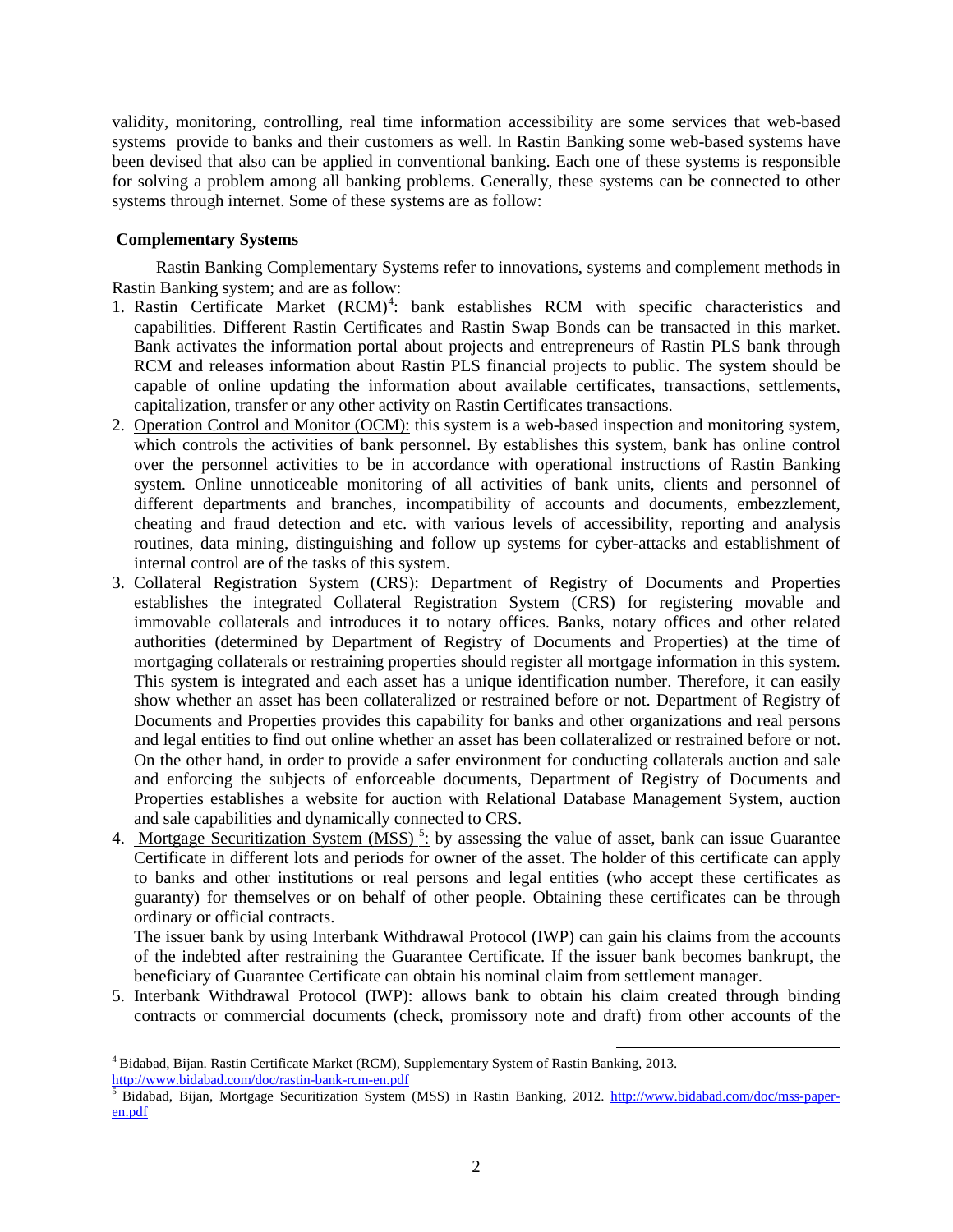debtor at other banks, or accounts belonging to his guarantors at other banks in an online way, after the debtor's first bank account is depleted.

[6](#page-2-0). Non-Usury Scripless Security Settlement System (NSSSS)<sup>6</sup>: Central bank establishes the integrated Usury-free Scripless Security Settlement System with specific characteristics and capabilities and activates the registration portal for entrepreneurs of Rastin PLS banking. Compliance with Sharia is the necessary condition for entrance of financial documents and instruments in this portal. Portals of Rastin Certificate Markets (RCM) of banks are to be designed in accordance to central bank's standards, so that the information concerning financing projects through Rastin PLS banking, entrepreneurs and Rastin Certificates will be updated online in NSSSS system. This system should be

capable of online updating of information concerning Rastin Certificates and Rastin Swap Bonds of bank's portal for each transaction, settlement, capitalization or any other kinds of transaction and transition of Rastin Certificates and Bond by registering them in the system.

[7](#page-2-1). Money Laundering Detection System  $(MLD)^7$ : all commercial and financial transactions, whether with the aim of gaining profit or not, are regarded as economic transaction and are included in Value Added Tax System. In addition, there should be a spot or delayed payment for each transaction of commodity or service. The two information of each transaction, that is transaction of commodity (or service) and its payment, should be matching; otherwise, there will be suspicion of money laundering. The MLD system will provide the structural and electronic conditions for comparing and matching banking and tax information. If necessary conditions be forced that underground economy parties be obliged to use banking system; and tax authorities do special supervision on large and medium transactions and transition of commodities, money-laundering activities can be detected and traced through matching tax information and banking information. To do so, a special organization is to be established at the Ministry of Finance and Economic Affairs to collect and process the information.

#### **Interbank Withdrawal Protocol (IWP)**

Interbank Withdrawal Protocol (IWP) is an interbank agreement under central bank supervision that allows bank to obtain his or customer claims from other accounts of the debtor at other banks after depleting the debtor's bank accounts in the issuing bank online.

Central bank provides the legal and electronic infrastructures for operation of this protocol. The software of IWP should contain withdrawal capability from debtor accounts. In the case that any money has been carried in a debtor account, at the same time it will be transferred to the claimer account automatically and consequently the transactions under this process is registered in central bank databases and information systems. Moreover, central bank hands over the withdrawal information from debtor's account or gives permission to access to the information to judicial authorities for monitoring and making confidence about the amounts of the debts of debtors as real time before passing any sentences by legal authorities.

All banks and non-banking financial institutions are obliged to accept IWP and create the required preparation for operation of this protocol. Each person including legal entity or real person must have just one banking identification number in all banks throughout the banking system. Implementation of this arrangement is determined by central bank. All checks, promissory notes and drafts must contain unique serial number. Implementation of this subject is arranged by central bank and is annunciated to banks and financial institutions.

According to this protocol, bank provides the necessary conditions for receiving outstanding and delayed debts, doubtful debts, unpaid debts of his own claims and his client's claims that initiated through loan, check, promissory notes, drafts, that had been initiated in traditional system before.

Banking identifier must be published in a specified place on checks, promissory notes and drafts.

<span id="page-2-0"></span> $6$  Bidabad, Bijan, Mahmoud Allahyarifard. IT Based Usury Free Financial Innovations. Proceeding of ECDC 2010,  $5<sup>th</sup>$ International Conference on e-Commerce in Developing Countries: with focus on e-Banking & e-Insurance. ECDC 2010, 15-16<br>September 2010. http://www.bidabad.com/doc/non-usury-finance-it-en.pdf

<span id="page-2-1"></span><sup>&</sup>lt;sup>7</sup> Bidabad, Bijan, Money Laundering Detection System (MLD), 2013[. http://www.bidabad.com/doc/mld-paper-en.pdf](http://www.bidabad.com/doc/mld-paper-en.pdf)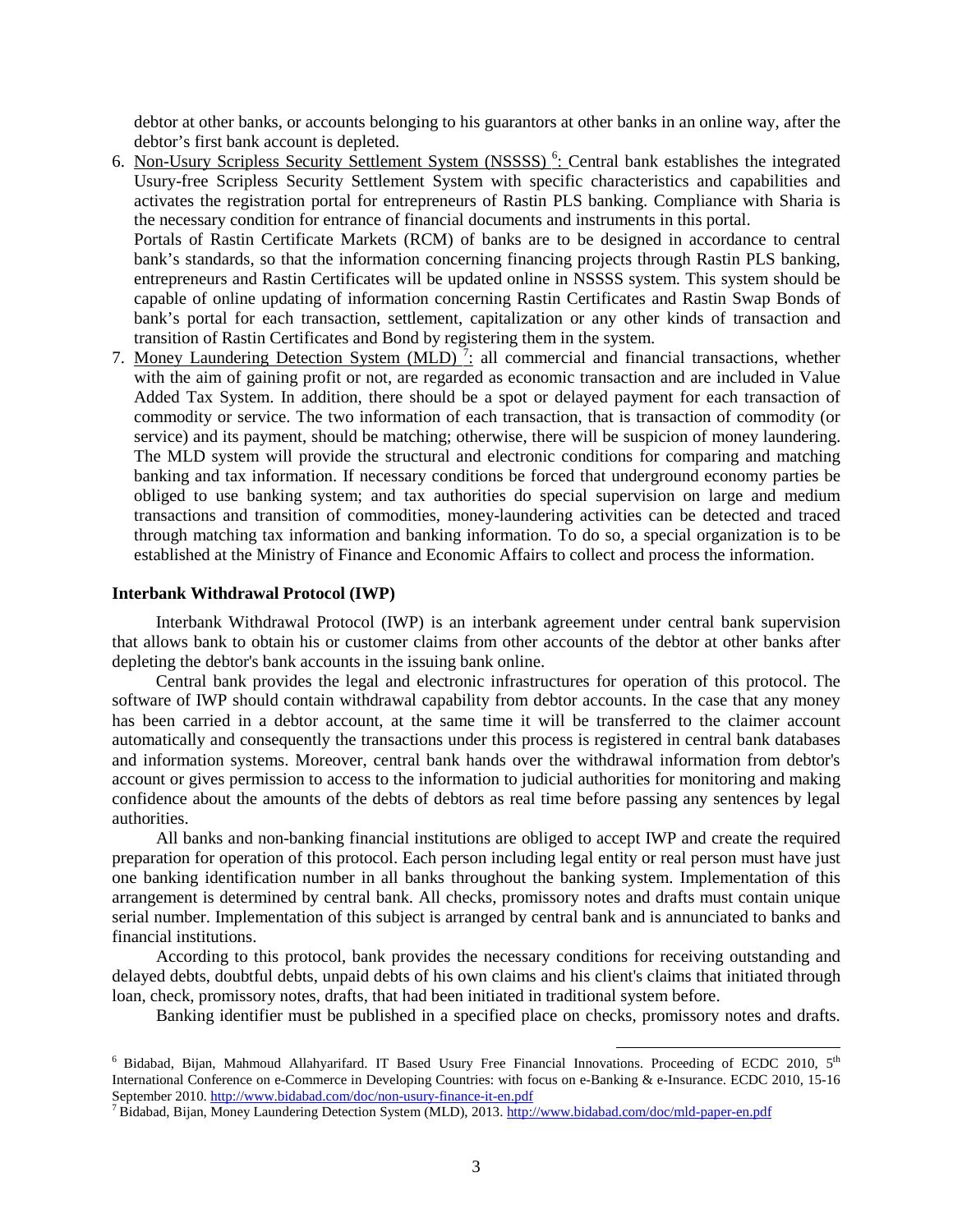The debtors and guarantors of check, promissory note or draft at the time of signing must write down own banking identifier accompanying with other required information on the documents. The manner of this preparation is arranged and informed by finance ministry with central bank cooperation. It is necessary that finance ministry cooperates with central bank in compiling the operational regulation of trade law regarding draft, note and check with respect to contents of this protocol and pass it through the legal authorities. The mentioned regulation should simplify protest and debt collection steps of check, promissory note and bill and prepares to obtain claim document from debtor or guarantor accounts in all banks through IWP. Banks on basis of IWP are allowed to obtain all claims, which initiated from financial facilities, check, promissory note or draft at maturity. Banks also obliged to provide required preparations for collection of his own or customer's claims whose are mature, outstanding, delayed, doubtful or bad debts arising from financial facilities, check, promissory note or draft through IWP for all claims that have ever been created through the old non-integrated traditional system.

Bank is not allowed to use IWP in relation to ministries and other governmental organizations accounts that have a row in government budget bill. However, bank is allowed to use IWP in relation to the accounts of governmental companies and other affiliated organizations and institutes to government, and non-governmental public institutions that do not use public budget, including pension and social security organizations, revolutionary foundations and organizations and holly shrines.

#### **IWP Operational Process**

Claim document including check, promissory note and draft could be withdrawn with respect to authentication standard characteristics after IT and legal infrastructures preparations and identifying connected accounts to unique identity number of debtor through IWP section of Automatic Clearing House (ACH) under central bank supervision. Operational process should be designed in a way that all operations be conducted in a secure platform. Based on IWP, claimer gives his claim document to bank officer and gets receipt. Bank after authentication of claimer loads the digital image of claim document into IWP section of ACH through interactive and IT-based channels after authentication of debtor; attaches Magnetic Ink Character Recognition (MICR)<sup>[8](#page-3-0)</sup> code line or Radio-Frequency Identification  $(RFID)^9$  $(RFID)^9$  label and uses asymmetric cryptography with digital signatures on the document into the interface. ACH uses the public key of issuing bank for decrypting document signature and makes confidence about document authenticity and accuracy and other fields such as unique identity numbers of the claimer and debtor then make query for loading debtor's accounts balance and other financial assets including trust assets or dealing assets like bonds in all banks or non-bank financial institutes. The system bases upon a logical algorithm withdraw the amount of the claim document from debtor's accounts and consequently carry to claimer's account through Real Time Gross Settlement (RTGS) system.

#### **Withdrawal Algorithm through IWP**

IWP and its dependent systems will reduce executive processes of Department of Documents and Properties Registry and Execution and opened cases in courts and consequently related costs as well. IWP algorithm accompanying with IT, legal and organizational infrastructures is based upon the following steps:

1. The amount of claimed document is withdrawn from debtor's accounts in issuing bank.

<span id="page-3-1"></span>ability to access data significantly. For more information refer to following link:

Tektronix, (2004), Radio Frequency Identification (RFID) Overview,

<http://www.isotest.es/web/Soporte/Formacion/Notas%20de%20aplicacion/TEKTRONIX/TEKTRONIX%20RSA/RFID.pdf>

<span id="page-3-0"></span><sup>&</sup>lt;sup>8</sup> Magnetic Ink Character Recognition (MICR) is a character-recognition technology used mainly by banks to ease the processing and clearance of checks and other documents. The MICR encoding is called MICR line. It is at the bottom of checks and other vouchers and typically includes the document-type indicator, bank code, bank account number, check number, check amount, and control indicator. The technology allows MICR readers to scan and read the information directly into a data-collection device. Unlike barcodes and similar technologies, MICR characters can be read easily by humans. For more information see: Troy group (2010), MICR - Magnetic Ink Character Recognition, What is MICR, <http://www.whatismicr.com/index.html> <sup>9</sup> RFID is an automatic authentication technology that uses less energy and short-range electromagnetic wave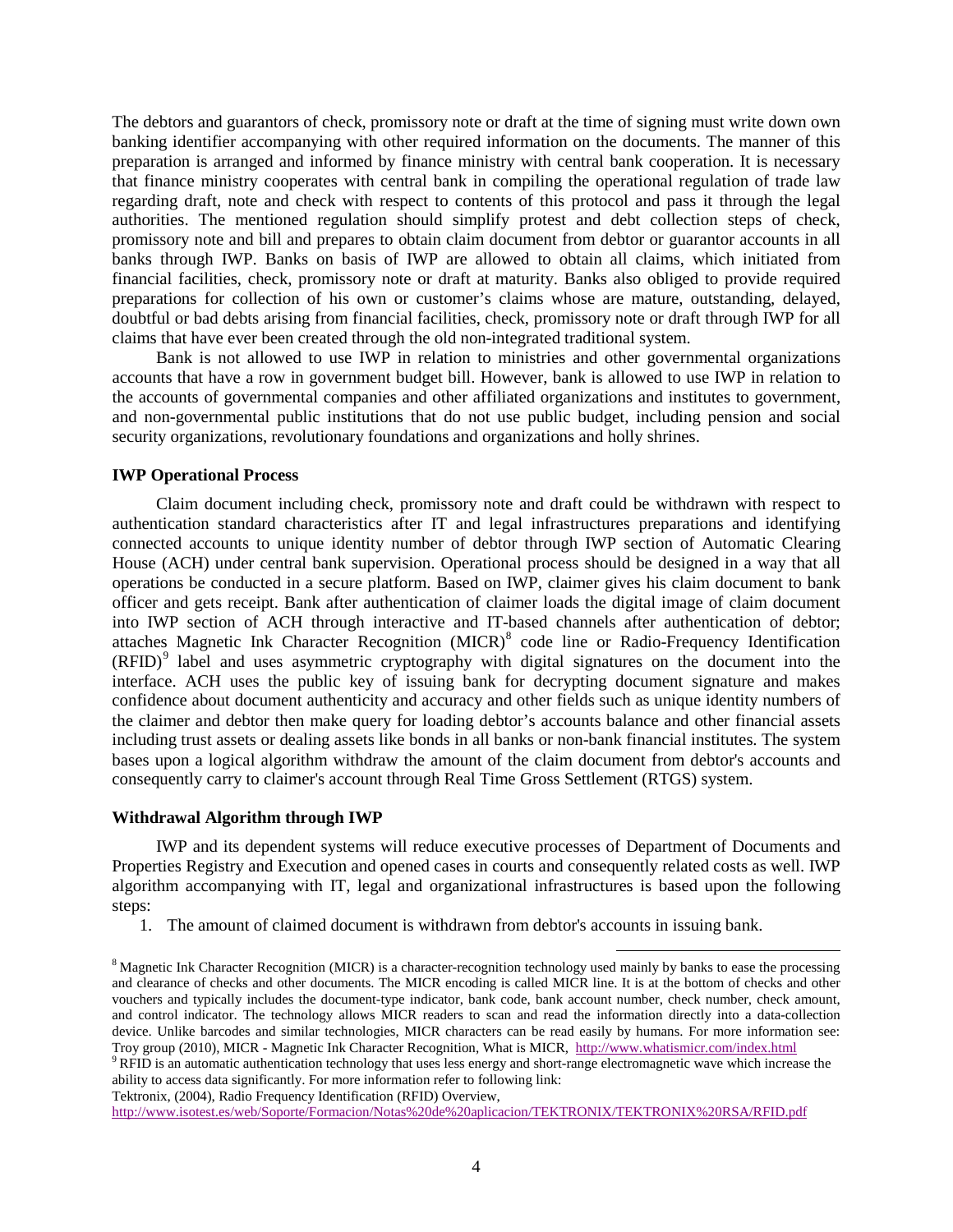- 2. In case of insufficient cash balance in the debtor's accounts at the issuing bank, the image of claim document is submitted to ACH through IWP using MICR or RFID attached with digital signature to document with asymmetric cryptography.
- 3. ACH on basis of central bank permission makes query from debtors' accounts according to his unique identification number.
- 4. Balance of all accounts in different banks is determined by aggregate function in Relational Database Management System (RDBMS)<sup>[10](#page-4-0)</sup>.
- 5. In case of sufficient cash balance and equal possible withdrawal: the amount of the claim document is withdrawn in equal amounts from existing accounts in the banking network and debt documents of banks are submitted through IWP.
- 6. In case of sufficient cash balance and impossible equal withdrawal from debtors' accounts, the output records from query operations are sorted descendingly.
- 7. Depletion of debtor's bank accounts is done from high to low amounts.
- 8. In case of insufficient cash balance, depletion process from debtor's accounts is done with respect to withdrawal algorithm then insufficient cash balance document is issued and delivered to claimer.
- 9. Based on the customer request, withdrawal operations repeat on basis of scheduled time through ACH until the full settlement of the claim.
- 10. Withdrawal figure from banking accounts is informed to bank.

Regarding the above algorithm, the priorities of debtor accounts for withdrawal operations through IWP are as follow:

- 1. Current deposit account.
- 2. Saving deposit account.
- 3. Time deposit account from low to high durations respectively.
- 4. Other accounts
- 5. Bonds
- 6. Foreign exchange accounts according to above priorities for domestic currency.

The following legal and formal arrangements are mandatory for IWP implementation:

- 1. Banks and non-banking financial institutions are obliged to accept this protocol and provide required preparations.
- 2. Every real or legal person must just have a unique banking customer identification number in all banks in the banking system.
- 3. All checks, promissory notes and drafts must have a unique serial number.
- 4. The insert location for banking identification number of the debtor must be considered and printed on check, promissory note and draft.
- 5. Debtor and endorsers insert their banking identification numbers and other required information on check, promissory note and draft when sign or endorse the document.
- 6. It is necessary that finance minister with central bank cooperation to compiles the operational regulation of trade law about draft, obligation note and check respect to the contents of this protocol and gets legal authorities approval.
- 7. Banks are obliged to provide required arrangements for debt collection of his own or client's claims in any types of matured, outstanding, delayed, doubtful or bad debts, checks, promissory notes and drafts through IWP even all the claims that have been created before through the old non-integrated traditional system.

<span id="page-4-0"></span> $10$  A relational database management system (RDBMS) is a database management system (DBMS) that is based on the relational model as introduced by Codd. What constitutes a relational database system is composed of Codd's 12 rules.

E. F. Codd, (1970), A Relational Model of Data for Large Shared Data Banks, IBM's San Jose Research Laboratory <http://www.seas.upenn.edu/~zives/03f/cis550/codd.pdf>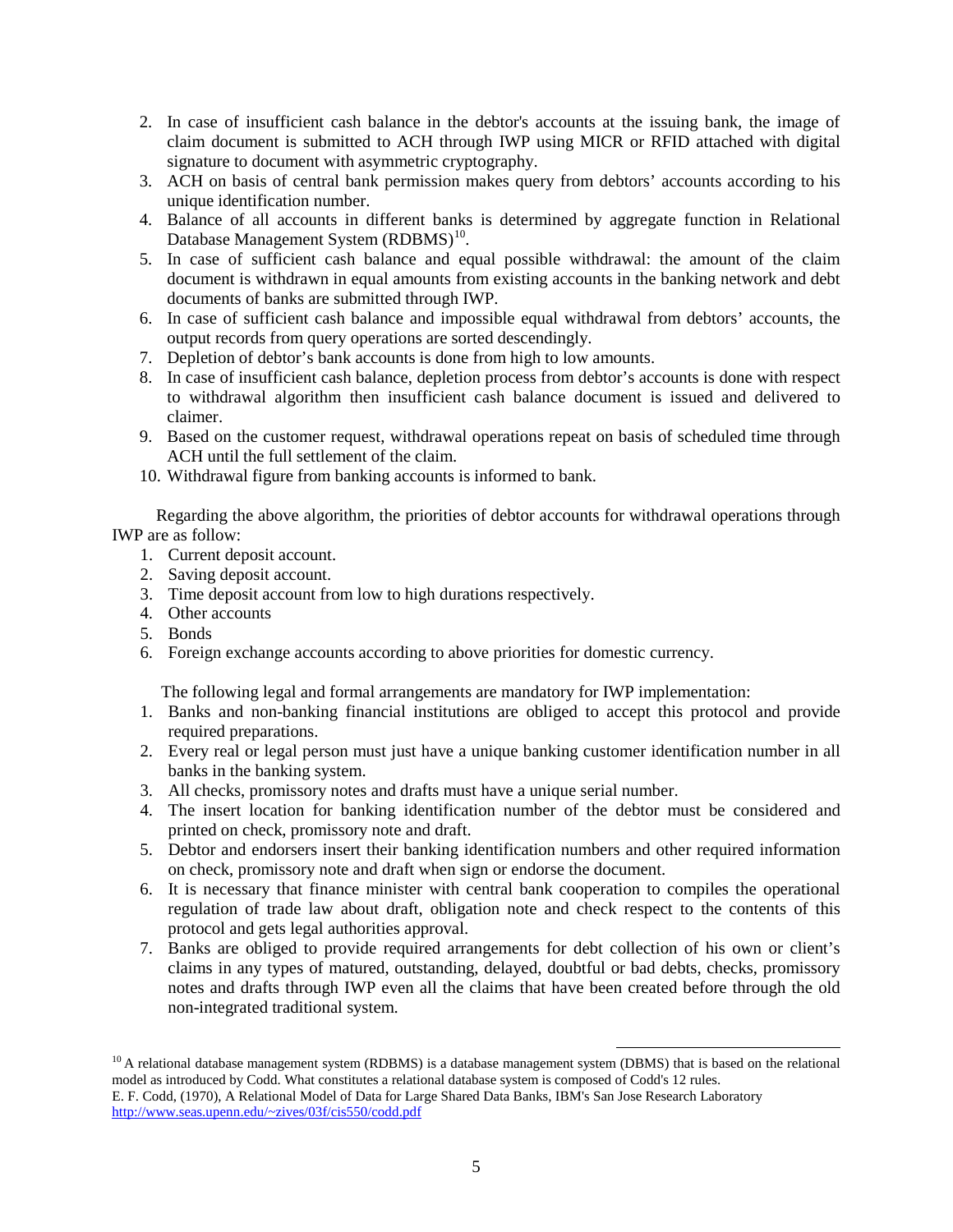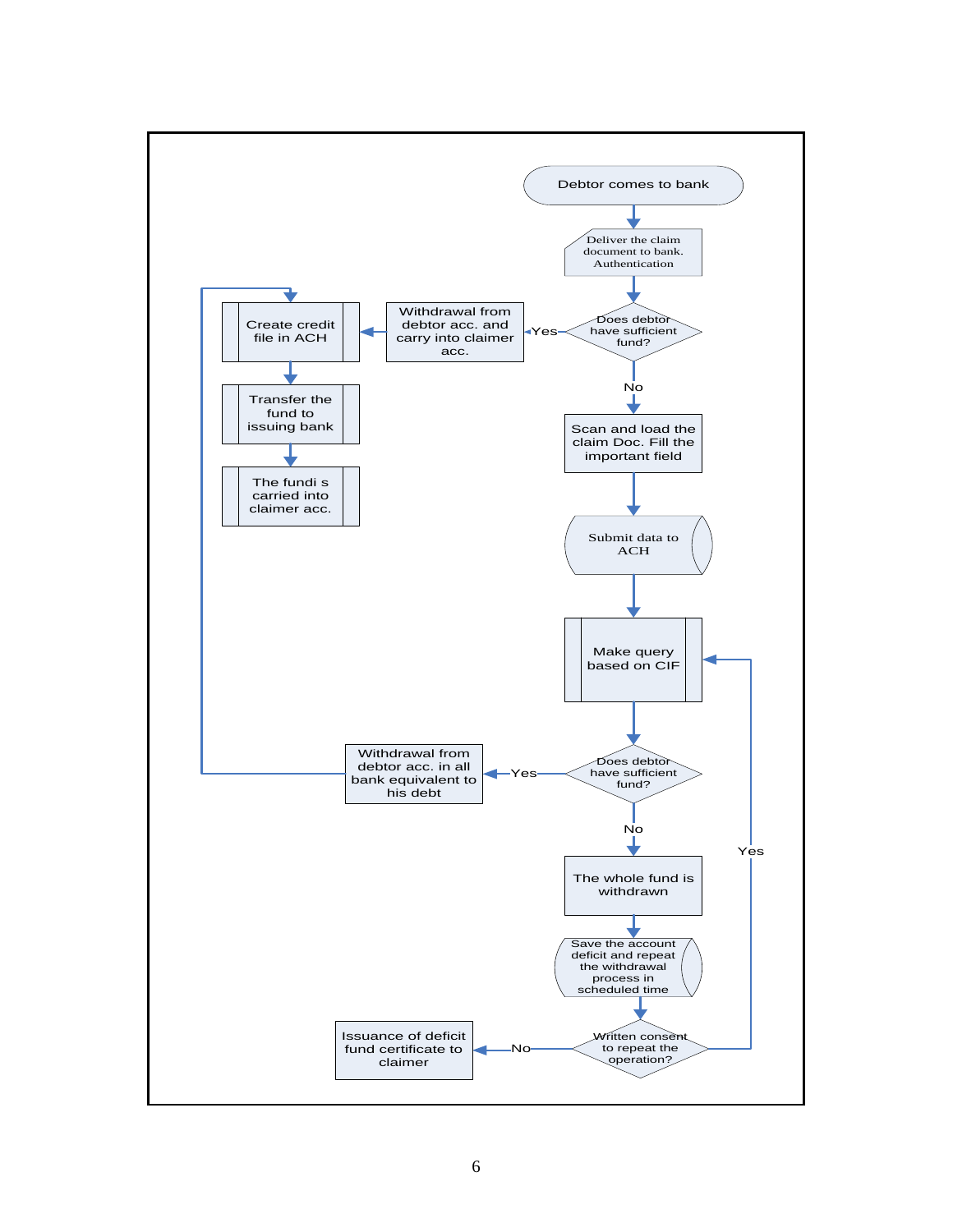### **IWP in Action**

**Article (1)**: IWP is an interbank contract under central bank supervision that allows bank to obtain his claim (which could be created through binding contracts or commercial documents) and his client's claims regarding commercial documents (check, promissory note and draft) after depleting the debtor's accounts in bank and then other debtor's accounts in other banks and then after the accounts belonging to his guarantors at any bank online.

Note (1): Ministries and government agencies whose incomes and expenditures are recorded in government budget bill and have budget row are not included to withdrawal from debtor's account through IWP.

**Note (2)**: Government companies and other organizations and institutions affiliated to government and non-governmental public organizations that do not use government budget as municipalities, insurance, healthcare, pension and social security funds, foundations, revolutionary organs and holy shrines are included and subjected to this protocol.

**Article (2)**: For IWP implementation, Interbank Withdrawal Protocol Unit (IWPU) at the ACH and Interbank Withdrawal Protocol System (IWPS) under central bank supervision are established and activated.

- 1. IWPU is responsible for settlement of claim document from debtor's accounts in banking system and submits daily electronic reports of the received and paid amounts under central bank supervision.
- 2. IWPS is responsible for the whole processes of recording claim documents, withdrawal and funds transfer from debtor's accounts in all banks, authentication of debtor based upon unique banking customer identification number and notice of withdrawal issuance to banks, management reports, settlement process and work-in-process management according to definable parameters at IWP.
- 3. It is necessary that every banking customer (including real persons or legal entities) have unique identification numbers in banking system.
- 4. All check and promissory notes and drafts must have unique serial numbers.
- 5. It is mandatory that debtor and guarantor, at time of signing and endorsing check, promissory notes and draft to insert their banking identification numbers.

**Article (3)**: Operational process of IWP is as follows:

- 1. The beneficent of the claim document submits the document to bank and after authentication and verifying the document, bank issues a receipt in favor of beneficent.
- 2. The claim document is withdrawn from debtor's accounts in agent bank.
- 3. In case of insufficient funds in all existing accounts of debtor or his and guarantors in agent bank, the bank submits and loads the image of claim document and banking identification and amounts of claimed funds of claimer to IWPU of ACH through secure communications channels.
- 4. The ACH after getting confidence regarding document authenticity and available data in the received filed makes query about debtor's accounts and other trust financial assets in different banks and non-banking financial institutions automatically. Accounts balances in different banks are sorted descendingly and are reported to the ACH. ACH respectively makes withdrawal from highest balance account to lowest.
- 5. The amounts of claim document is withdrawn from debtor's accounts and carried into beneficent accounts in agent bank through Real Time Gross Settlement System (RTGS) then debt document is submitted to banks through IWP.
- 6. In case of insufficient fund in debtor's accounts in all banks, depletion of accounts are carried out with respect to this algorithm and deficit document is issued to claimer thereby obtain his claim in other ways.
- 7. On basis of client's request, withdrawal operation could be repeated at frequent intervals until the claim be collected.